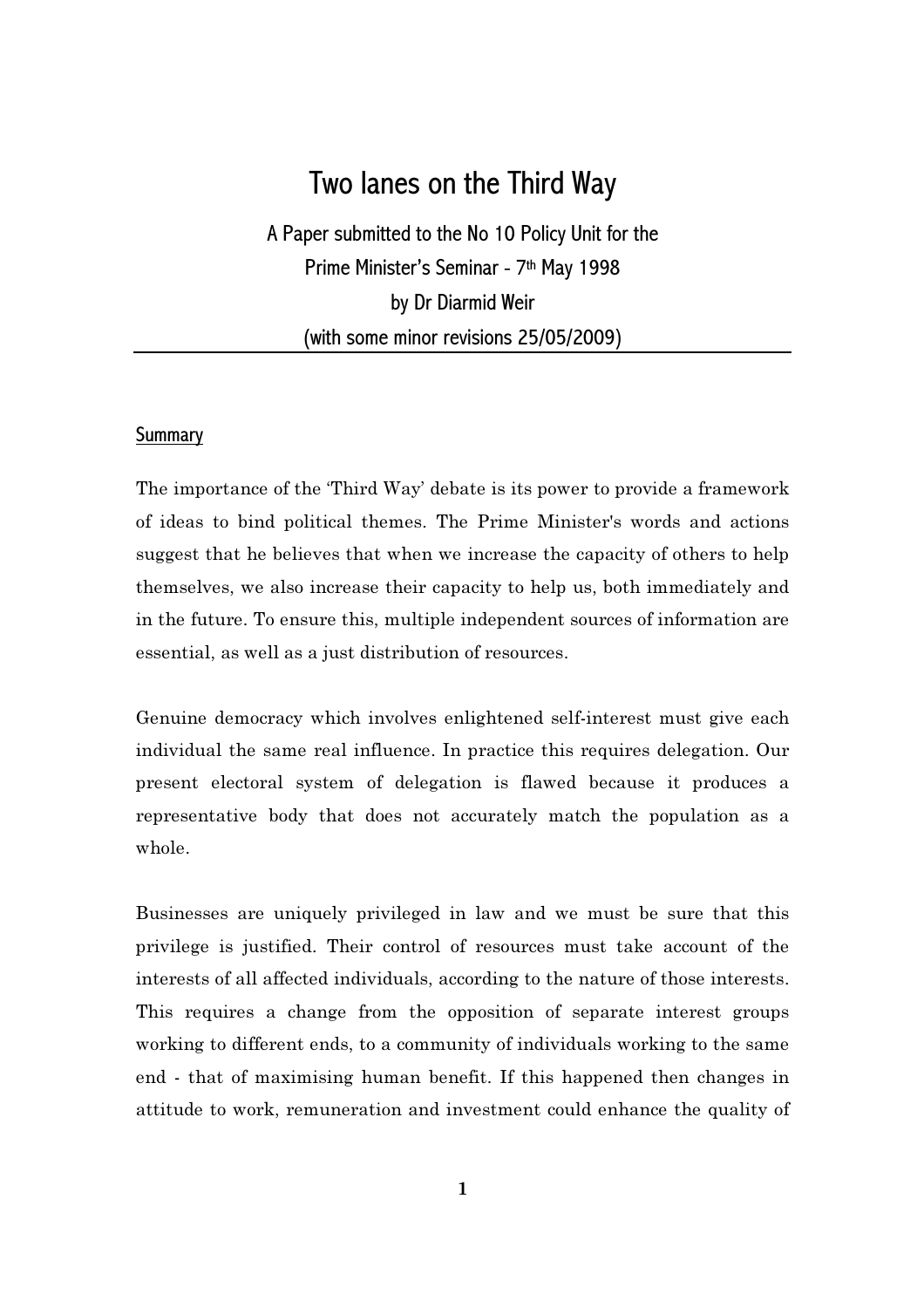innovation and development, while producing real change in the distribution of resources between rich and poor.

# Section 1 - Tracing the Route

#### It's Important

There seem to be two groups who dismiss the 'Third Way' concept outright. There are those who see it as a quasi-philosophical cloak for allowing transnational corporations and ever-more mobile capital greater rein over our lives, and there are those who regard it as so much hot air designed to disguise the fact that the new Labour government really haven't got any ideas at all! But there is another view. Will Hutton, editor of the Observer newspaper recently expressed the need for a 'distinctive and coherent model of the way economy and society work'. Having attended the Downing Street seminar which British Prime Minister Tony Blair chaired, I believe that he does take the need for a 'new politics' very seriously, has an open mind about what its structures and policies might be and accepts that it may take up to ten years for these to be worked out. Yet he is very clear about what the principles of such a political and social movement should be - these are the need for: justice, liberty, progress and the understanding that the individual relies on others to fulfil him or herself. I believe that it is the last of these principles that is probably the most important, and also the one that clearly places this project on the left of the conventional political spectrum.

For those who still doubt Blair's sincerity, consider what else we know about his philosophical underpinning, and about how he goes about his business. John Macmurray, a philosopher whom the PM famously admires, wrote 'rational action is action in which I treat the other as a person rather than an object at my disposal'. Two crucial points in the Northern Ireland peace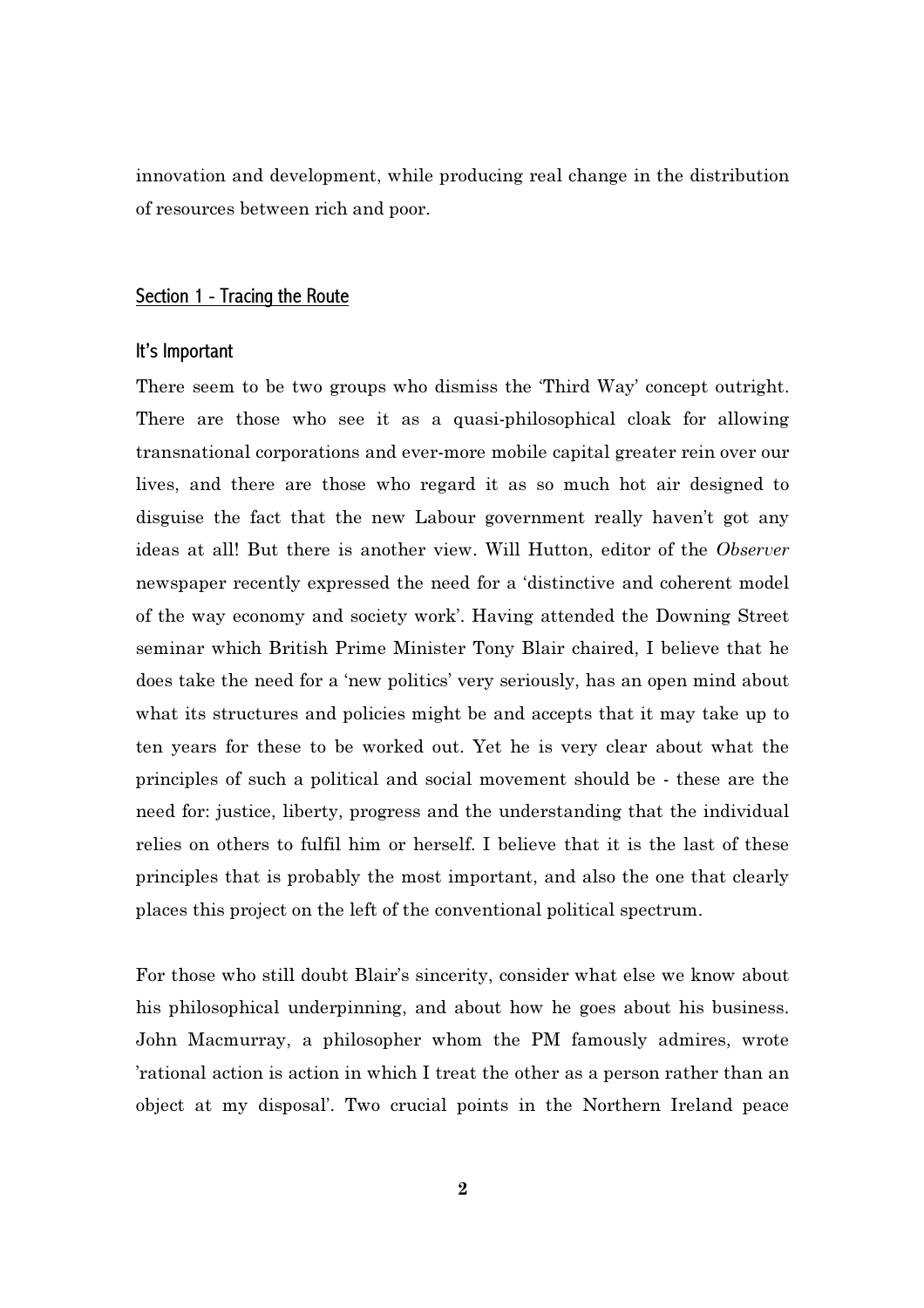process showed this belief in action, when the PM shook hands with Sinn Fein leader Gerry Adams declaring 'that he had to be treated like a human being' and Northern Ireland Secretary Mo Mowlem's brave venture into the Maze prison to speak to the Loyalist paramilitaries.

## Building Capacity

Human progress is an uncertain and incremental process which can only result from the step-wise exploration and experimentation of individuals. Which avenue for each individual is going to produce the greatest benefit is never wholly predictable, although it can be said that when given an adequate amount of knowledge and resources, each individual themselves is the one best placed to know what his or her most effective contribution to their own and society's well-being might be. We might sum up the message as being that when we increase the capacity of others to help themselves, we also increase their capacity to help us. If the recipients of our help are themselves aware of this we can rationally expect them to make use of this capacity. Indeed in many cases we can serve our own 'enlightened selfinterest' better by intentionally directing particular resources away from ourselves and to others who have the skills or the potential to make greater use of them for our benefit. I believe it is this connection between what produces the greatest well-being for the individual and what produces the greatest well-being of others that defines solidarity, both when used by Catholic theologians and by socialists.

# Information and Resources

Information as to the merits of a particular action (and we can never act with 100% certainty) must be reliable and if from others given in good faith. If so the overall consequence of actions by individuals and individuals acting collectively could reasonably be assumed to be, over time, in favour of benefit. If, on the other hand, any of the information someone obtains is given for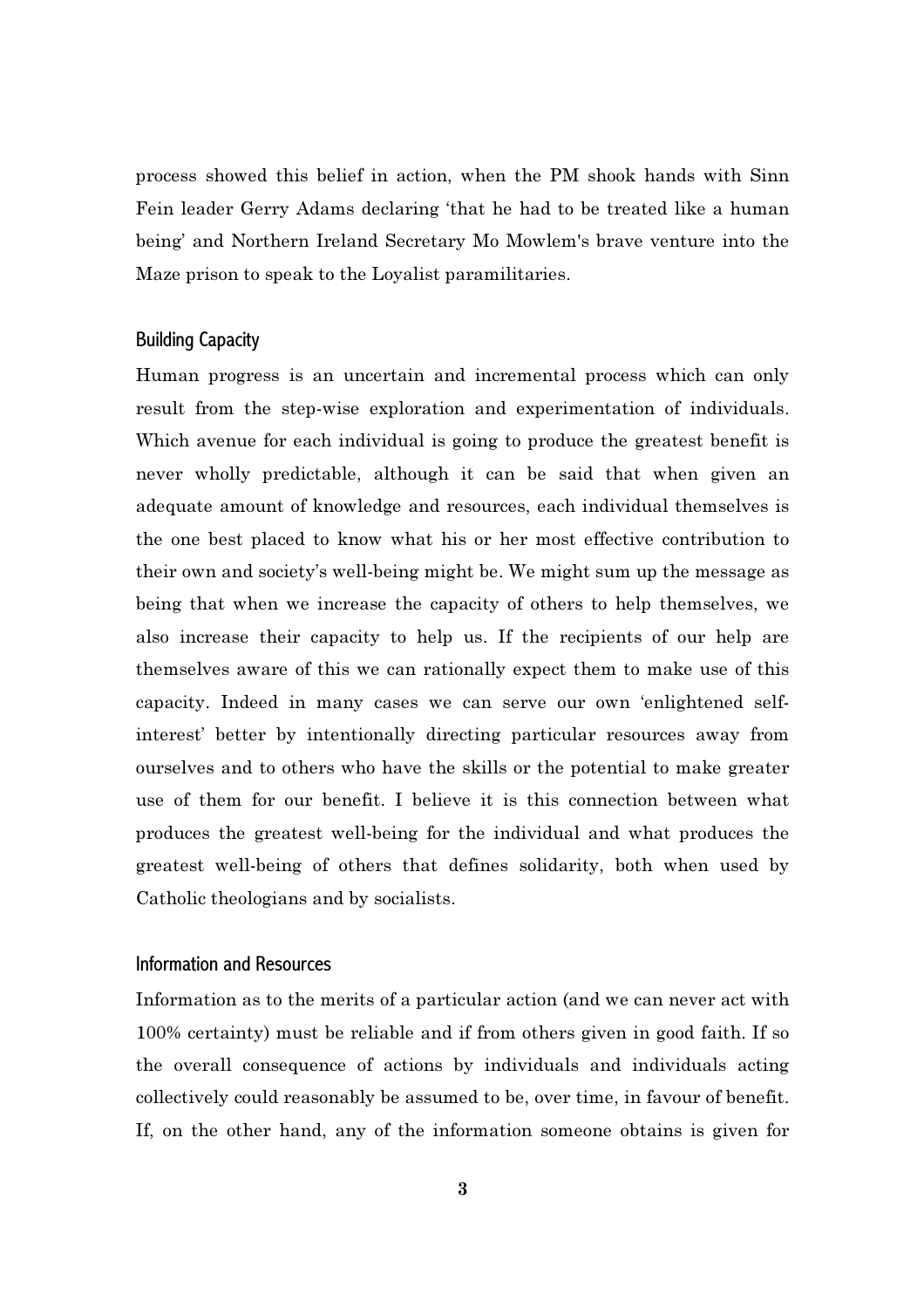ulterior motives, then the bias may easily swing the other way. Therefore there is risk of harm resulting when a small and powerful group controls information, and uses it for narrower aims. And for exploration and experimentation to produce the most beneficial results, the resources required to pursue these must not be arbitrarily withheld from any individual. And no individual should be barred from pursuing his chosen line of investigation except where he or she would reduce another's ability to use the same resources in a way more likely to produce benefit. Providing universal needs such as physical safety, adequate food and water, shelter, healthcare and basic education to all is of course a pre-requisite.

#### Hitting the Road

The Prime Minister wishes to define pressing tasks which follow from the principles defined above. I believe that there are two crucial areas, both of which are already within the government's sphere of interest, and where initial steps are being taken for change.

# Section 2 - The Outside Lane

#### Leadership or Democracy?

A Royal Commission under the chairmanship of Lord Jenkins, former Labour Cabinet Minister and European Commission President has been set up by the government to report on an alternative to our 'First Past the Post' (FPTP) system of elections to the House of Commons, Britain's main legislative body. The support of Blair and his government is likely to be critical to the success or failure of the alternative proposed in winning support in the proposed referendum on the issue. Where might the 'Third Way' ideals guide us here? Where individuals have the freedom to exercise power on behalf of others, there is a natural tendency toward a shift of resources and benefit from those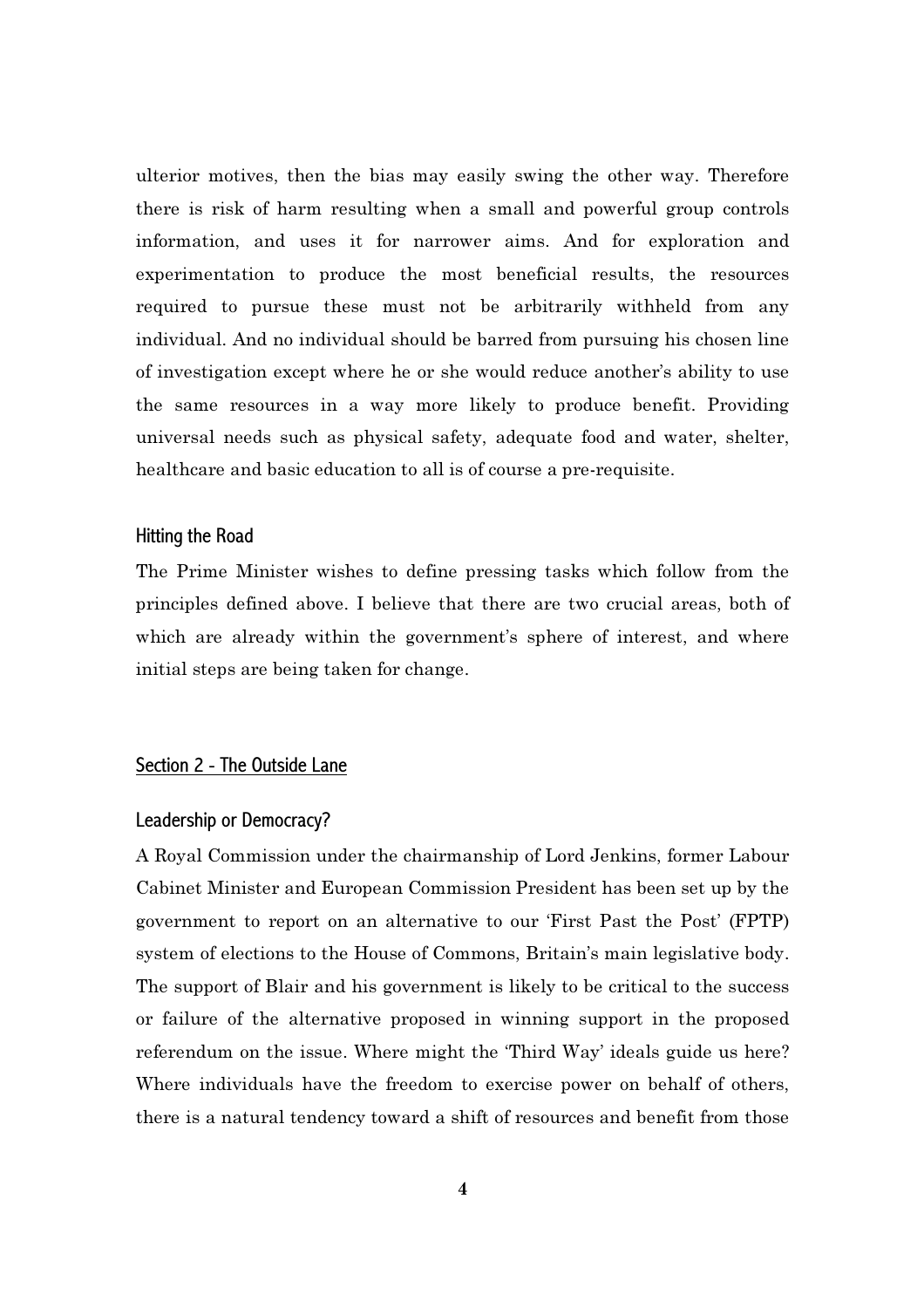on whose 'behalf' that power is exercised to he or she who exercises it. This will occur irrespective of how altruistic the 'leader' strives to be. The reason is this: - In the realm of human affairs there is constant change and there are many uncertainties. Therefore many decisions do not involve a clear-cut right or wrong choice for all on any currently available evidence. In these situations the 'leader' must invariably act in the way they see as likely, however unconsciously or marginally, to benefit themselves or as least likely to cause them harm in the long run. This is 'enlightened self-interest' in action. Yet the cumulative effect of all these decisions over time must inevitably be to favour the 'leader' and gather to them more resources. Given that the overall pool of resources over a specified time is finite this must imply a reduced share for the ordinary citizens. No doubt, a truly altruistic 'leader' would attempt to redress the balance from time to time (perhaps this is the origin of the 'Jubilee' of Hebrew and Catholic tradition), yet it is hardly likely that he or she would disadvantage him or herself, even temporarily, to the same extent as their subjects had been before the problem was realised. Invariably, in any situation where individual human beings are acting together, for the balance of collective action not to favour one or some individuals more than others, each individual must have the same real influence over that action.

### Democracy as Bargaining

If overall progress is a matter of balancing control of resources between individuals according to how they can make use of them, both to their own and therefore to society's benefit, how is it possible to achieve this in practice? For every individual has unique needs, yet no individual has the ability or the right to judge his own needs as necessarily superior (or inferior) to those of any other. For two individuals of equal power, a process of direct bargaining could suffice, until they are both happy they had the best possible deal which they could 'shake hands' on. When many individuals are involved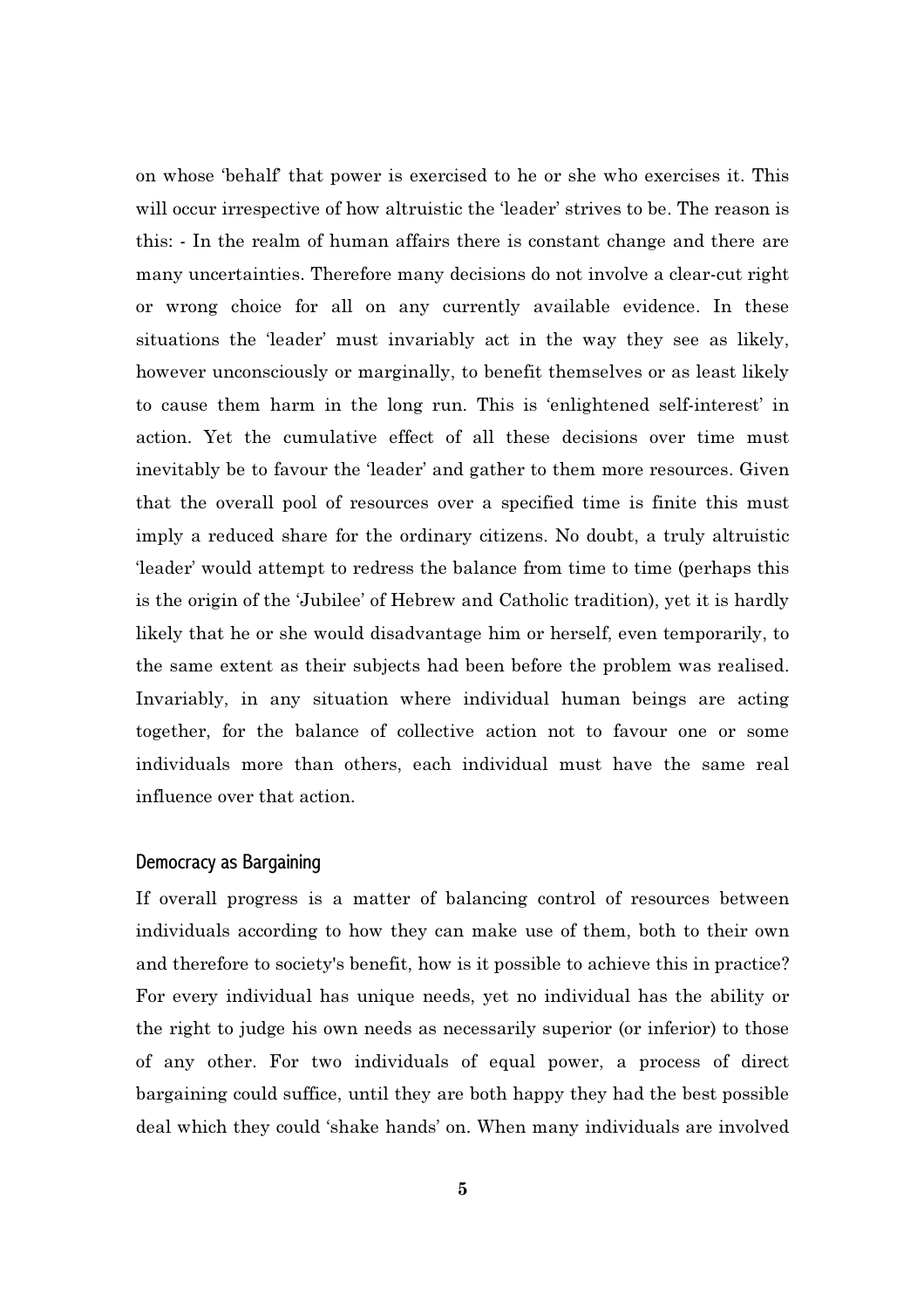it becomes increasingly complex, and the process of effective bargaining eventually uses up resources and time which the individual him or herself could use more effectively. And so we come to delegate the bargaining role to politicians.

Ideally their role should simply be to broker the best deal between all individuals which maximises the effective use of resources by individuals and thus for society as a whole. But the existing political process itself may encourage a particular type of individual and certain patterns of behaviour to the exclusion of others. The result of this is that bodies consisting of elected politicians will have different characteristics from the population at large, and the outcome of decisions where direct consultation with the people as a whole is not possible will tend to some extent to reflect these characteristics.

#### Moving Over

What features of an electoral system might bring it closer to our ideal? The system should produce a representative body which matches as closely as practicable the profile of the general population. In theory random selection would be the most accurate way of doing this, and has been tried on some national lottery fund allocation bodies. (See http://www.parliament.thestationery-office.com/pa/cm200203/cmselect/cmpubadm/165-ii/2121203.htm.) Random selection is probably a little too radical for now, but it may well represent the future of democracy, perhaps in an on-line second chamber. In the meantime, a system of election which allows accountability to flow more toward all of a politician's constituents rather than those of the political party he belongs to, and matches specific policy preferences (as reflected by the parties) across the electoral body and the population at large is a reasonable approximation. The oft-cited drawbacks of Proportional Representation systems - lack of 'effective' government and loss of the constituency link - can be avoided by eschewing veto powers and a bit of ingenuity respectively. I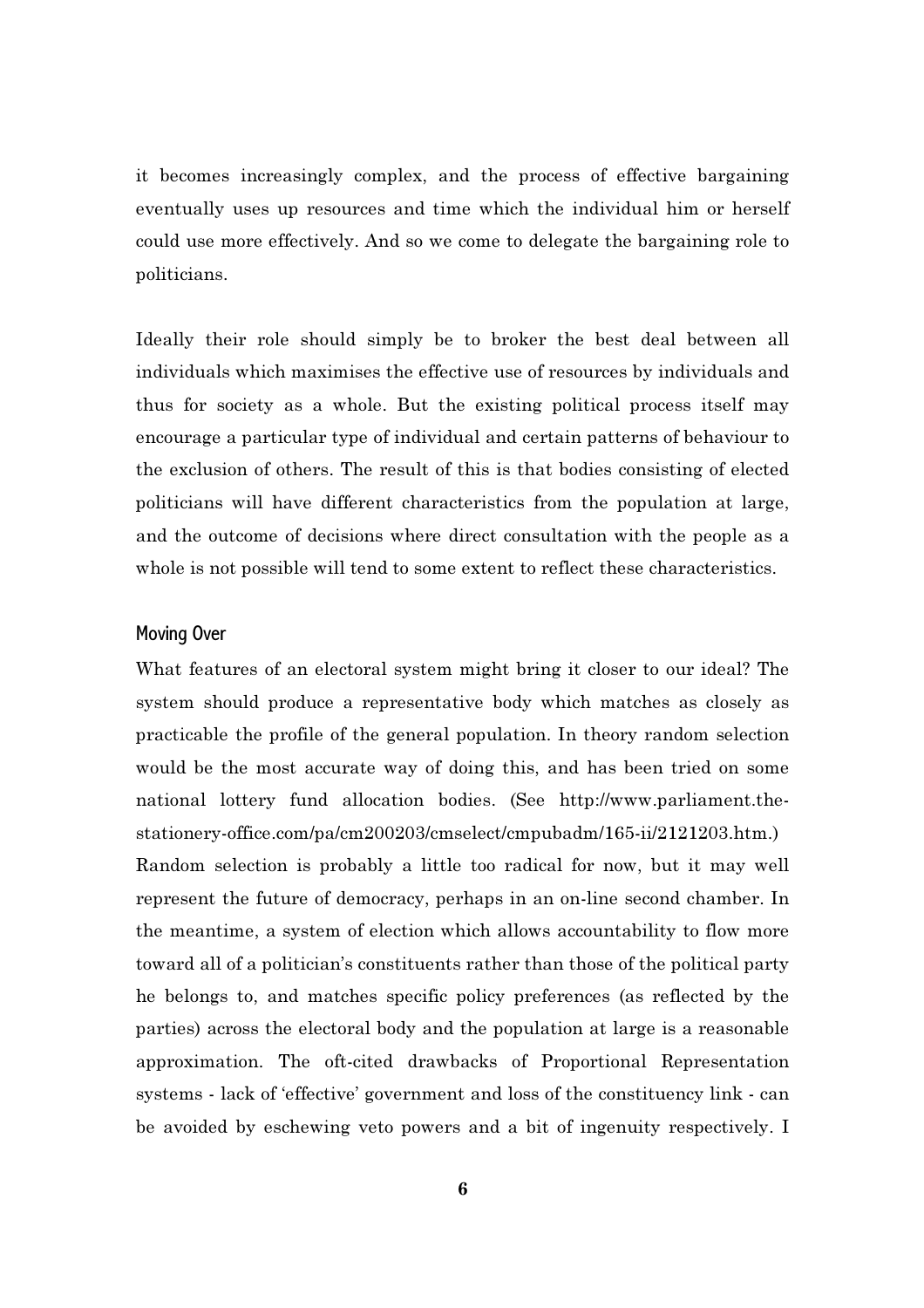believe in any case their roles in the current system are in any case much overstated. 'Effective' government can easily become unaccountable government, as the Tory poll-tax debacle amply demonstrated. The constituency link is pretty meaningless when under FPTP most constituencies have a built-in 'majority' for a particular party, and often the true electoral majority actually voted for someone other than their representative.

The merits of specific electoral systems is a complex issue, (See the Electoral Reform Society site at http://www.electoral-reform.org.uk/article.php?id=5 if you're really keen) but if the general points I have made were taken on board, I think we would have a considerable change for the better in our political decision-making process.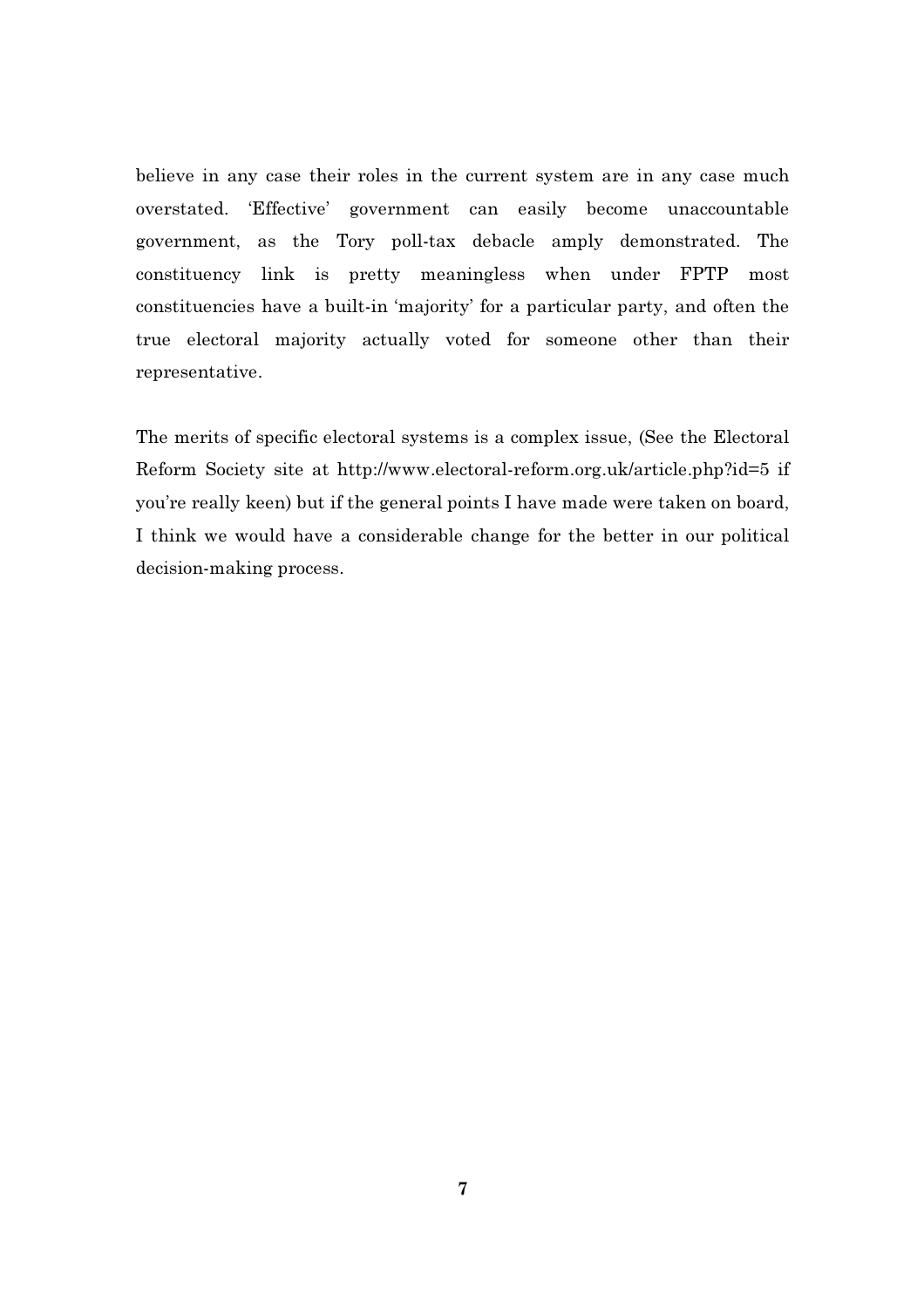# Section 3 - The Inside Lane

#### Corporate governance and responsibility

The second essential issue is that of corporate governance. While individual action is constrained by its effects on the actions of others, whether directly or through its relationship to the law (the community's regulator of what is or is not acceptable behaviour for individuals), Government action and the actions of public bodies are constrained by the democratic process, however inexactly. In the eyes of the law businesses, companies and corporations are neither communities nor representatives of communities, but are actually separate entities. Business entities, by being separate from their 'owners', reduce the risks involved in initiating particular activities by restricting the consequences to purely financial ones (given adherence to the law) and to financial loss no greater than that risked. This encourages 'risk taking' for innovation and product or service development. Where this produces advances which benefit humanity this is clearly good. But are the protections of limited liability so very different in theory from telling someone that the personal consequences of any action (however disastrous to others) will simply be limited to the loss of those resources they put into that action? To put it extremely it is as if one was told that the maximum punishment for murder was the confiscation of the murder weapon. This may sound farfetched but perhaps we should remember the role and activities of the tobacco industry?

# Control of Resources

Money, to have value, always represents control of resources - including human labour. In advanced capitalist society a significant share of the money stock must automatically confer control of a significant share of resources. With control of resources goes the power to shape society and direct the lives of the individuals who depend on these resources for their well-being.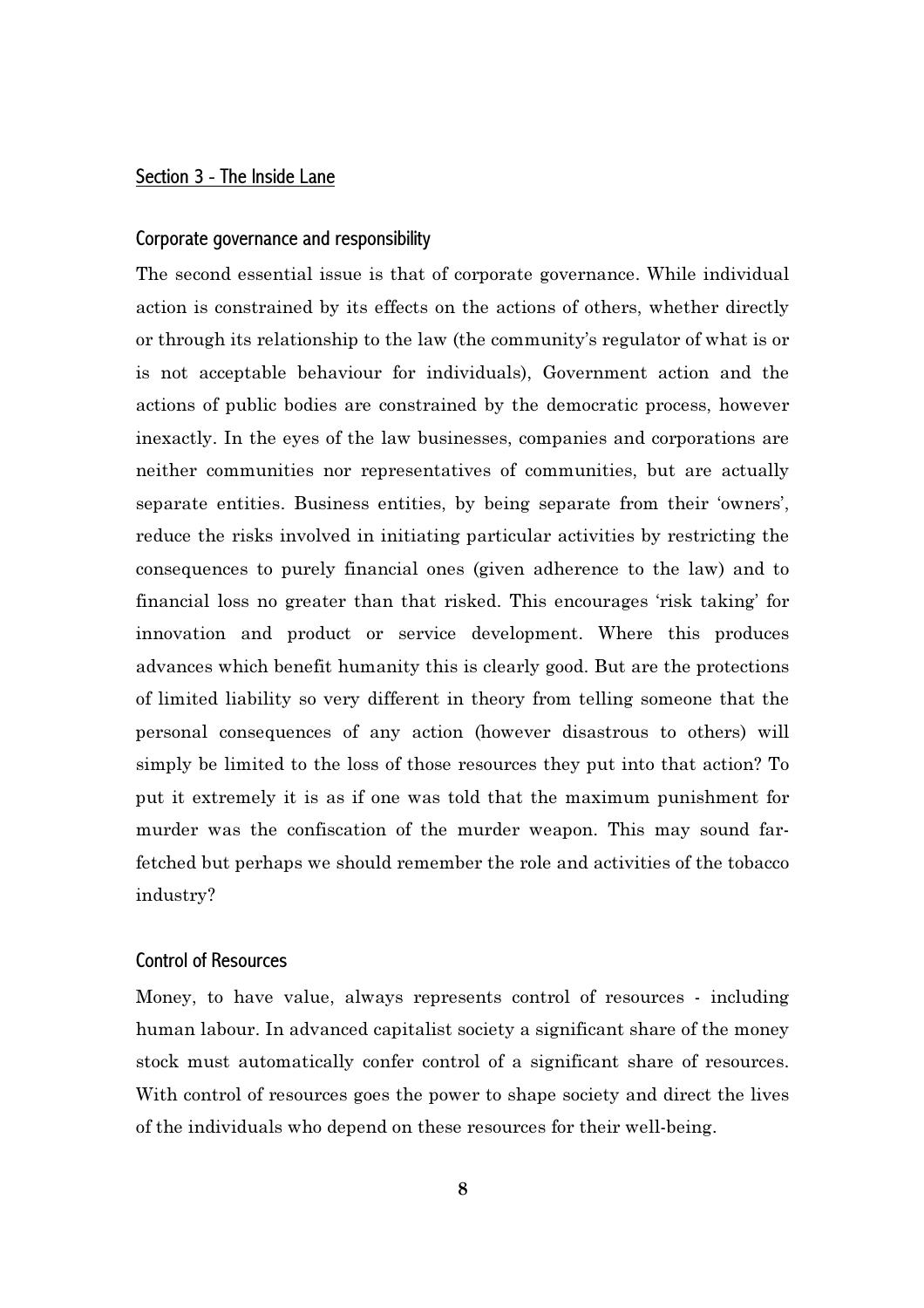Where these resources are controlled by businesses, the unique nature of which I have described, then the individuals affected include employees, shareholders, taxpayers, customers and the community at large affected by pollution, traffic congestion and so on. Decisions over the nature of business structure are then conscious choices over the relative merits of democracy and some other form of governance. Is the balance in favour of allowing all those affected by business activities a genuine say - according to the effect on their lives - or do we believe that some person or persons outside this sphere or some particular group within it; directors, shareholders, trade unions or government in the case of nationalised industries, should make those decisions? The arguments are already described. Only democracy will suffice. The difference between democracy as it applies to businesses and as it applies to national government is that a citizen's relationship to his country is fairly standard, but the relationships of shareholders, employees, customers and the public at large to businesses varies with their role and with the nature of the business. Their degree of input into the decision-making process must approximate to their overall stake, whether this be in one or more roles.

Of course this is not to suggest that everyone conceivably affected by business activity should be involved in every decision, or would have to avail themselves of every piece of information about the running of a firm - this is clearly impractical. It doesn't happen in democratic government, yet the direction and parameters can be set, and those appointed to match these most efficiently (because that is where their talents lie) can be held accountable for the achievement or otherwise of these aims.

Common Aims, Common Benefit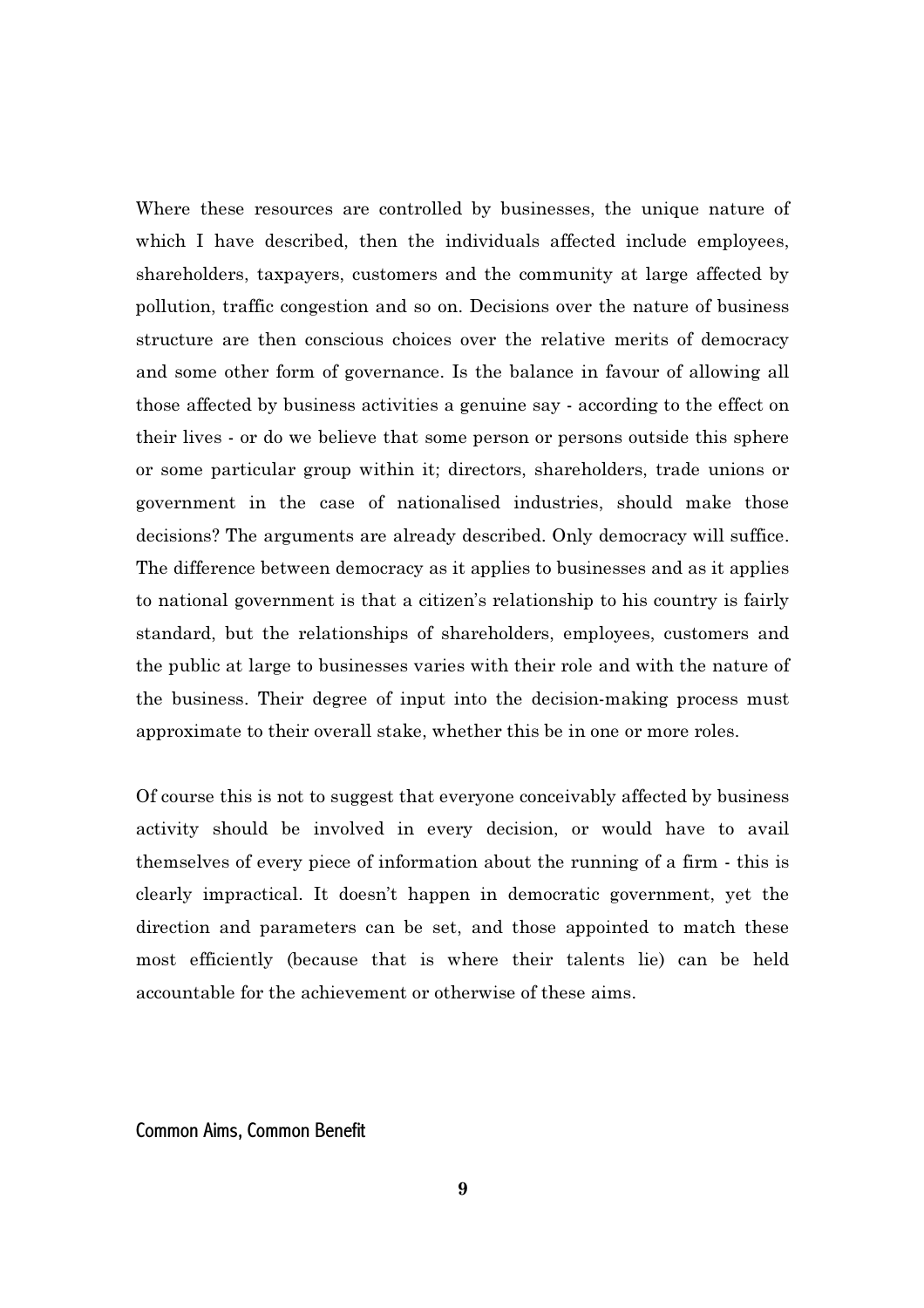If any reduction in communication between individuals reduces the potential benefit of all, by reducing the number of independent sources of information, then the opposition of separate interest groups is damaging, because it limits the area of dialogue artificially, with the result that exchanges between the groups become polarised, and what should be common aims are ignored. This pattern of 'organised antagonism' has often been evident in the field of union/management relations.

Capital, as represented by company directors, believe their primary aim to be the maximisation of money profit for their shareholders, trade unionists the securing of the highest possible remuneration and the best possible working conditions for their members. Any 'co-operation' must inevitably become no more than a compromise between these non-compatible objectives, with neither party feeling particularly happy and thus unlikely to maximise their contribution. And externals, such as the quality of goods and services and the adverse effects of particular processes of the businesses are reduced to secondary considerations which may be sacrificed altogether for the need to reach a workable 'contract' between capital and labour. Yet this is not sensible. Externals must also affect the individuals who are under the collective 'umbrellas'. They too have to gain from getting these right, and this gain multiplies across the economy.

The UK in the late 1970s, with the powers of 'capital' and 'labour' seemingly in balance, demonstrated this well. The response of the Thatcher government, elected in 1979, was to shift the balance of power and resources decisively to 'capital' with the result that management's view of the world predominated. Corporate profits and management salaries rose at the expense of lower pay for other employees, deteriorating working conditions, loss of job security, and relative under-resourcing of public services. Since performance was measured in profits and GDP (Higher salaries at the top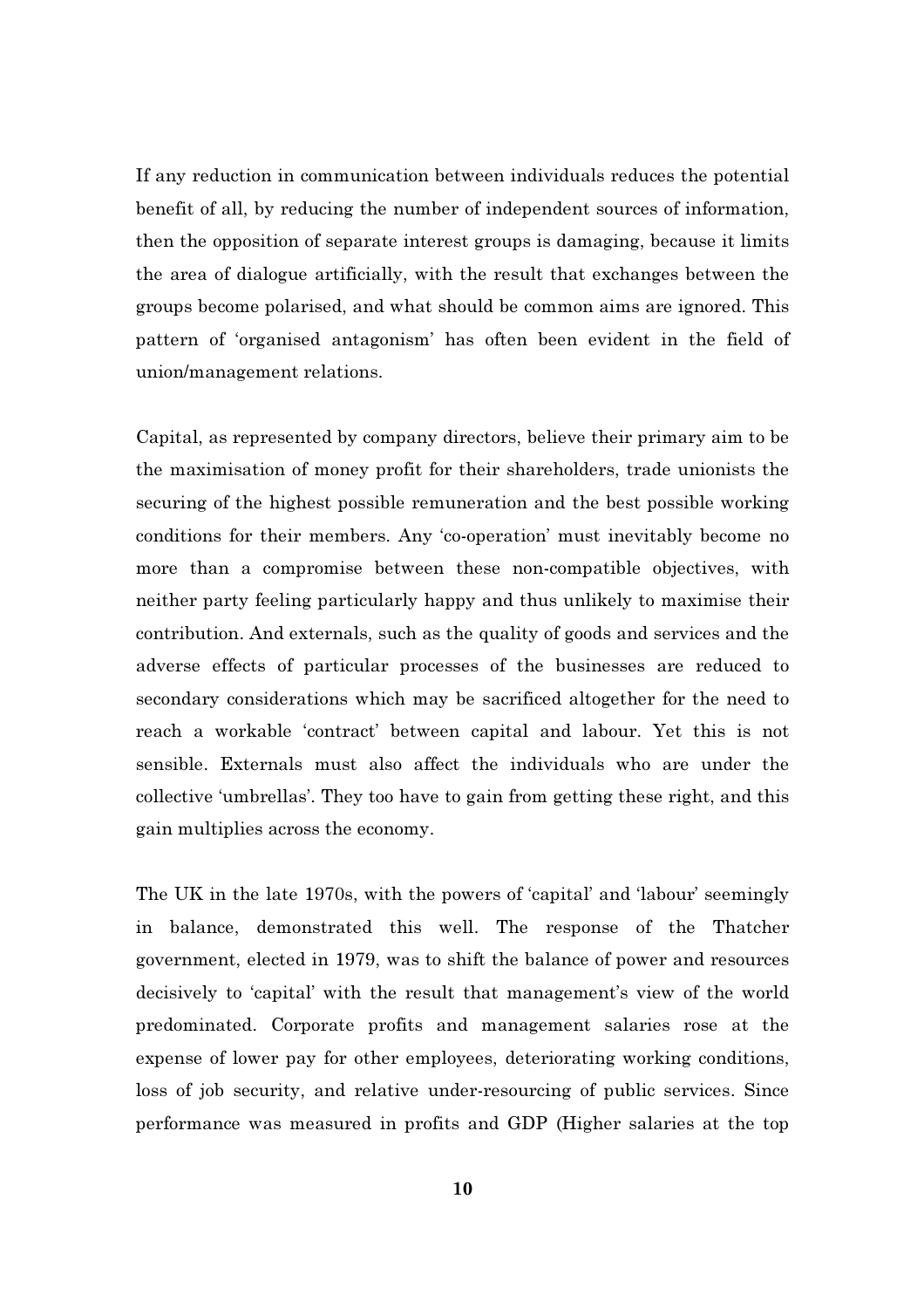making up for lower or no pay at the bottom) success could at first be claimed. Yet in the end the chickens of poorer health, higher crime, falling standards of education and training, drug abuse and so on came home to roost in economic terms, with taxes and government borrowing actually having to rise, despite all the 'rolling back the frontiers of the state' rhetoric.

Could not 'capital' and 'labour', management and unions, the public and private sectors all unite on the common aim of maximising human benefit, through an appropriate democratic consensus? We might then see the efficiency and effectiveness of the economy in producing human benefit and meeting local needs increase markedly. This would truly be 'wealth creation' from which all of us not pathologically obsessed with counting wealth in terms of money, must stand to gain. Anita Roddick of 'The Body Shop' has recently described the already convincing evidence of the success of the 'stakeholder' approach (even by conventional parameters of share value and sales growth) that has emerged from research in the US and in Britain. But it is important to make sure that there is a real change from businesses as 'independent economic vehicles' driven by directors, to businesses as 'interdependent human entities' (Roddick's terms). This can only be achieved by real democracy of the type I have described. As managers grapple with the unfamiliar concepts of sustainability and 'human' capital, there may be a window of opportunity here.

## Pulling Ahead

The UK government are already committed to a review of corporate governance, with a consultation document Modern Company Law for a Competitive Economy recently published by the President of the Board of Trade. Mrs Beckett tells us that the review will 'actively consider the current balance of obligations and responsibilities'. The Green Paper considers the issues of limited liability, and of how 'directors duty to act in the interests of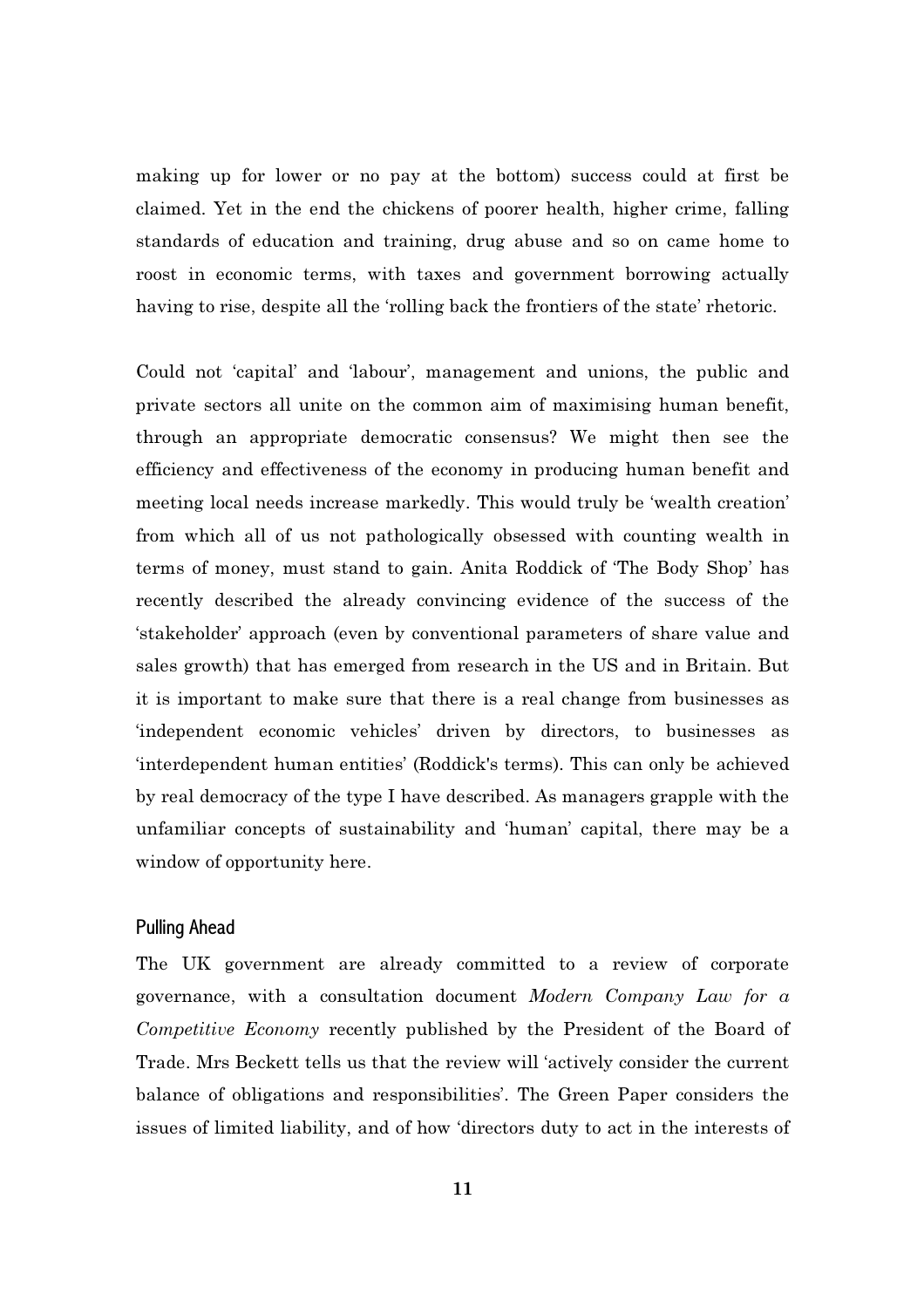their company should be interpreted'. If business are to genuinely to consider wider interests than simply the maximisation of isolated financial outputs over inputs this cannot happen without extending the powers of directors to all relevant individuals, not just trade union groupings or pension fund managers. (Although that is not to say that both groups do not have important functions to fulfil.) Since the White Paper is due to be published in 2001, such a program could form the core of Labour's next manifesto.

Business run on the lines described would have three novel features:

- Shop-floor workers, knowing that they have a real long-term stake in the business and that the business aims matched theirs, would surely be more likely to achieve 'flexibility' in working hours and remuneration to tide the business over difficult times or give added impetus for development and innovation. The managers of such companies, appointed for their efficiency in achieving the chosen aims of all in the business, could be prepared to see the gap between their money earnings and those of other employees with more manual skills if they were convinced that they were participating in an activity which contributed directly to human and national development from which they too stood to gain. Such an attitude if allowed by changes in investment legislation - could even encourage cheaper access to materials and money capital, because those providing them could see benefits for themselves other than financial profit.
- The difficult distinction between public business supposedly democratically accountable, but often inefficient and slow to respond and contribute to change, and private business - innovative and flexible yet often poor at providing adequate standards of product and employment and insensitive to concerns of the wider community, would be ended. All business would become directed to the human aims and development of those involved, but retain an independent status which allowed for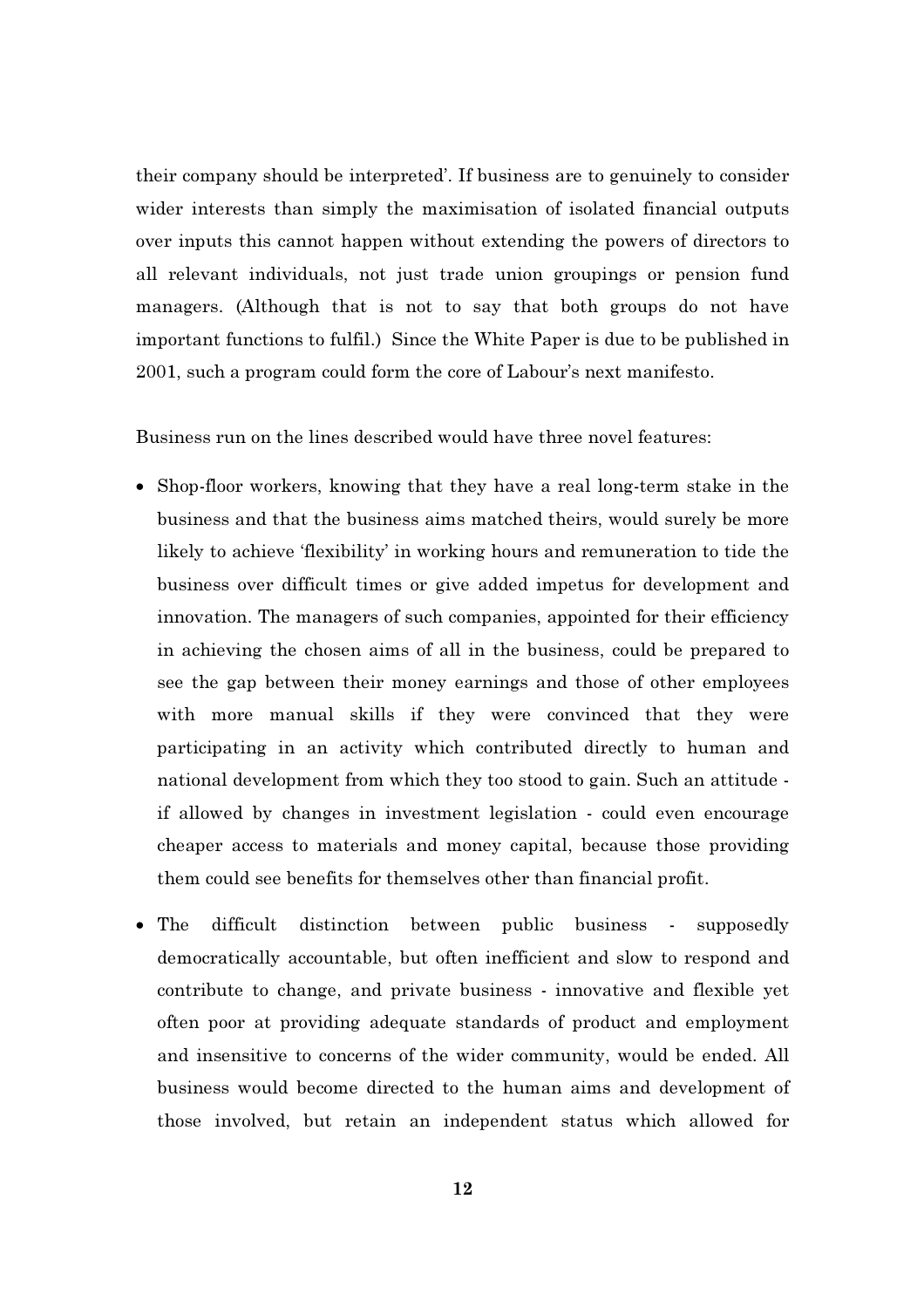innovations and their development and testing in a 'free-market' of good ideas, rather than that of money power. Areas which could benefit the many; cheaper and faster public transport, better and cheaper medical technology, healthier and yet attractive food, should expand and develop more rapidly, at the expense of those which did not. And business could find ways of doing this which did not require any employees to work long hours, for low pay and in poor conditions with the chance that in any case their jobs may disappear at the whim of a foreign investor.

• There might ultimately be no need for financial 'profit' greater than that required to service debt, invest in product/service development and perhaps meet unforeseen contingencies. This could allow firms to provide valuable goods and services that are not currently commercially viable. Would not shareholders, who knew that their investment was being used to improve their lives, their health and their environment, be willing to forego at least part of their dividends - particularly if the lines of information and influence for individual investors were improved? The increasing popularity of 'ethical investments' suggests that this is a possibility.

## Conclusion - Redrawing the Map

And there would also be redistribution, not the problematic one of money beloved of the British Labour Left (problematic because the elite of the economy retain control of its effective value) but a far more valuable redistribution of the control of resources; and because of the increased production of 'public goods', greater incentive to real innovation (not just new marketing ploys) and reduced human deprivation, a redistribution that obeyed the dictum of Abraham Lincoln: 'Don't make the rich poorer, make the poor richer'.